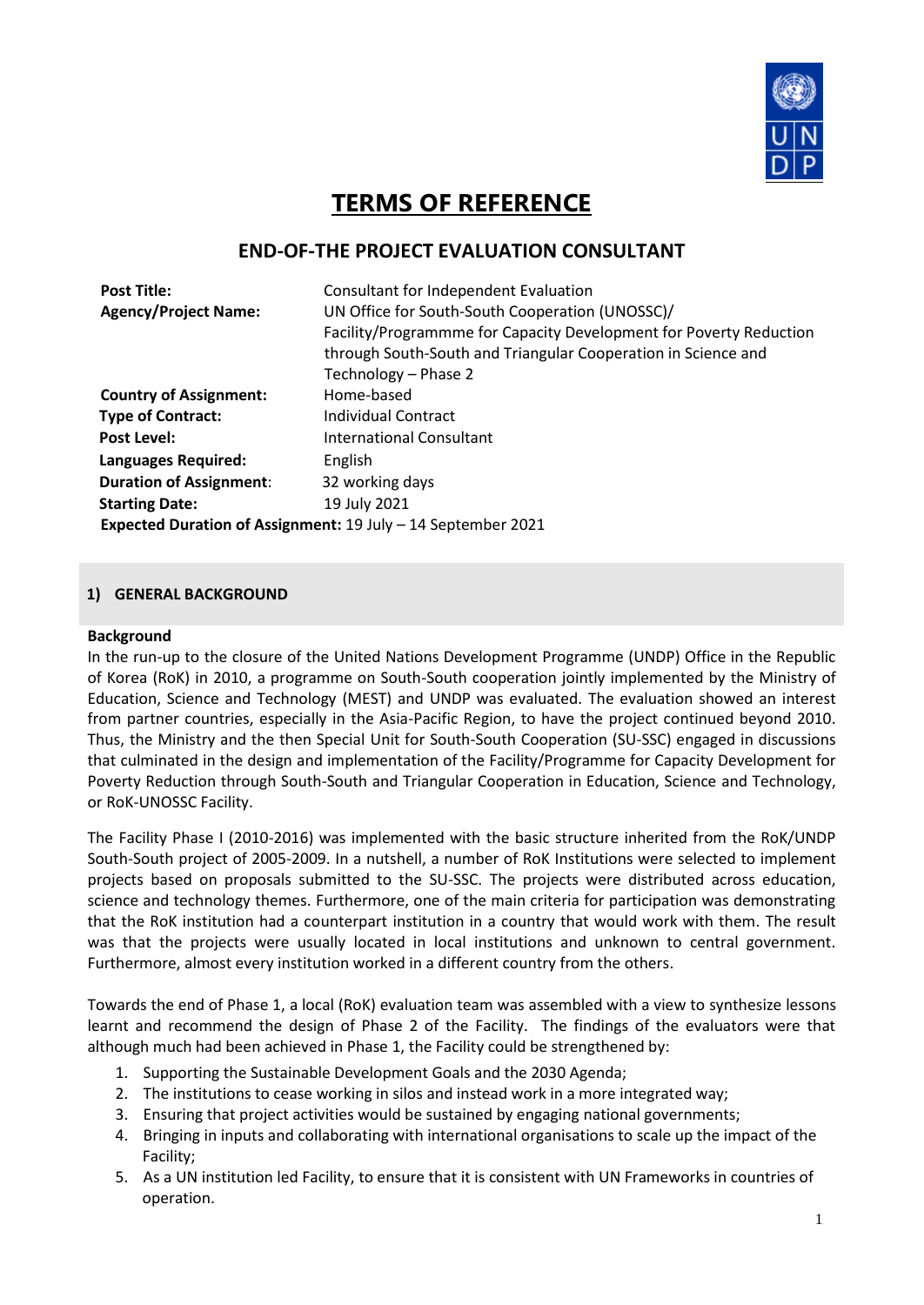After an iterative process involving inputs from RoK experts and project appraisal by the UNOSSC, the Facility Document was approved in June 2016. The approved Phase 2 document included three components. The first is a Scaled-up Project selected from the Phase 1 projects that were well implemented, achieved intended results and reached out to many countries. Although a few projects would have qualified, only one could be implemented for financial reasons. The second component reflected the intended scope to exchange knowledge, guide policy-level country interventions and document the progress made under Phase 2. This component was denoted as the Knowledge Platform. The third component responded to the idea to concentrate collaboration among the theme-focused institutions to fewer geographic areas. Based on a demand survey, 6 institutions were selected to work in two countries, Indonesia and Cambodia. This component is the Consortium, which is focused on implementing an integrated pilot project focused on ICT for business and social development of women, entrepreneurship, agriculture, school health, water management, and energy/environment.

Mechanisms to implement the Facility were then put in place including:

- 1. Selection of the participating institutions;
- 2. In line with recommendations to focus on an integrated development activity, a demand survey was sent to countries in Asia and Africa. Based on the response, Indonesia and Cambodia were deemed to be the most suitable for the pilot and were selected as host countries for the Consortium.
- 3. Further consultative meetings took place with national level government coordination organisations, namely, the Ministry of National Planning (BAPPENAS) in Indonesia and the General Secretariat of the National Science and Technology Council (GS-NSTC), Ministry of Planning in Cambodia. The UN Nations Resident Coordinator/UNDP RR either participated in these meetings or sent some staff members.

#### **Project Objectives**

The RoK-UNOSSC Facility Phase 2 was designed to share Korea's and its partners' development experiences and know-how in science, technology, and ICT as a way of bringing knowledge and technology application to promote social and economic advancement of developing countries in line with the 2030 Agenda.

#### **Intended Outcome**

Developing countries make progress in achieving the Sustainable Development Goals (SDGs) through triangular cooperation and knowledge bridging spearheaded by Korean institutions and partnering UN agencies.

#### **Outcome Indicators**

Improvement in the SDGs indicators of partner countries are considered outcome indicators of the project, as a capacity building project, the Korean institutions focused on building some indicators, particularly for application in village development.

#### **Mid-Term Evaluation and latest progress**

In December 2018- January 2019, a mid-term evaluation was undertaken to provide a comprehensive assessment of the project progress at its mid-way point to strengthen implementation for the remaining duration of the project. The evaluation was conducted based on desk reviews of project documents including bi-annual reports, meeting reports, and steering committee meeting minutes; focus group interviews; and analyses of key findings. The evaluation helped stakeholders to understand the barriers that some of the institutions face in implementing the project. Findings highlighted benefits to partner countries and participating Korean institutions. However, localization, communication, risk identification and administration/logistics were identified as remaining challenges.

After completion of the evaluation report, Project Management convened a post-midterm evaluation coordination meeting to scrutinize and assess project activities aligned with the demand of governments. Since then, the Facility stakeholders have put additional coordination arrangements to work together to enhance coordination in order to "deliver as one". Their concerted actions resulted in achievement of the following outputs: harmonization of village index in Indonesia and establishment of a Technology Business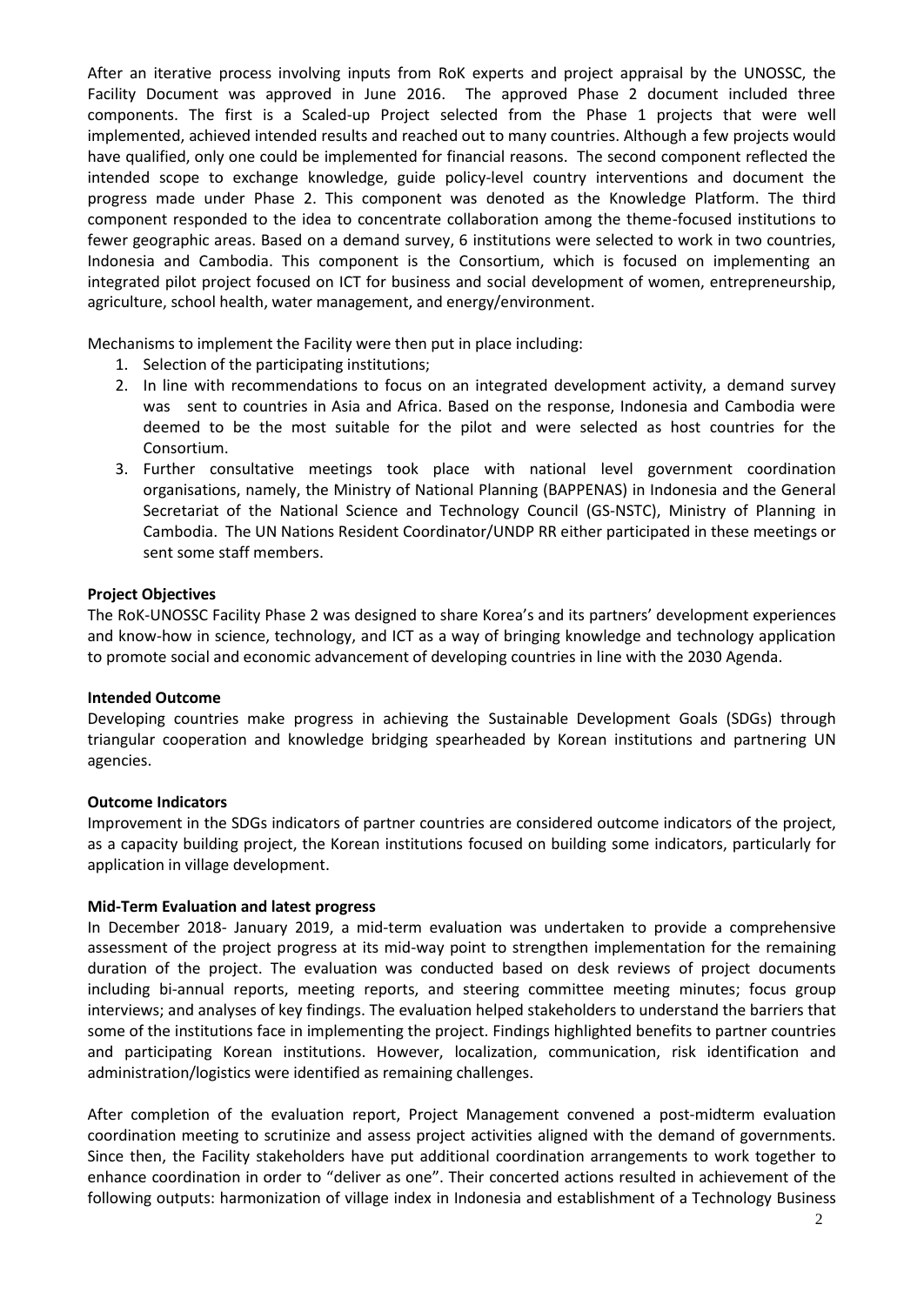Incubator (TBI) in Cambodia, led by the Platform institutions; the Government of Indonesia's establishment of a South-South Centre of Excellence on Village Innovation (SSCEVI) based on the work of Consortium institutions; raising the public and policymakers' awareness on electron beam applications in countries without the facilities; and advanced joint research and development (R&D) as well as technical exchanges on advanced applications of electron beam technology in diverse areas such as sterilization of bank notes, degradation of industrial effluents in water, and food preservation and production.

# **2) OBJECTIVES OF THE ASSIGNMENT**

In compliance with the UNDP evaluation policy relating to the scale of the project (over \$4 million) and provisions in the monitoring and evaluation framework included in the Phase 2 Facility Document, an Endof-Project evaluation is planned and budgeted for under the Facility. The overall objective of the End-of-Project evaluation is to assess how well the project has achieved its intended results.

The Phase 2 Facility implementation was originally scheduled to be completed by 31 December 2020. Initially, a final evaluation was planned to take place in October 2020 as recommended by the third Steering Committee in August 2019. During the Fourth Steering Committee Meeting in December 2020, the Steering Committee advised that the end-of-project evaluation should take place in Q1 of 2020 as the project has been extended to 30 June 2021 due to the COVID-19 pandemic outbreak. The extension will allow ROK institutions to complete their work at the community level. In addition, the partners working on Phase 3 would like to incorporate findings from the final evaluation in the planning for Phase 3.

# **3) SCOPE OF WORK**

The End-of-Project Evaluation will examine the following areas: Project results, Project management and monitoring, project activities, coordination arrangements and partnerships with the participating national and local government officials as well as other RoK institutions, local implementing agency roles including community leaders, academia, NGOs) and beneficiaries. It will focus on sustainability including exit strategies. It will also focus on risk planning. The evaluation will also review the responsiveness of stakeholders to the mid-term evaluation findings. As a triangular cooperation project, the evaluation will focus on the implementation process, particularly application of triangular cooperation processes and facilitation of South-South Cooperation among the participating countries. The evaluation will be conducted through a desk-top review of pertinent documents. It will also include telephone interviews and virtual meetings.

The evaluation is intended to be forward-looking, to capture lessons learnt effectively and provide information on the nature, extent, and where possible, the results achieved through the facility in the 14 participating countries. (*Note: Cambodia and Indonesia are two partner countries where all three components of the Facility are being undertaken.*)

The methodology for the evaluation is envisaged to be as follows:

- Desk study review of all relevant project documentation
- Consultations with Programme Managers, the Science and Technology Policy Institute (STEPI) as a coordinating institution in the RoK, the Ministry of Science and ICT (MSIT) of the RoK; all ten (10) participating RoK institutions; counterpart institutions (local partners) in Cambodia and Indonesia, UN agencies such as the International Atomic Energy Agency (IAEA), UN Environment Programme (UNEP).
- Interviews with stakeholders: National Governments and local government.
- Documents will include, cost-sharing agreement, project document, Steering Committee Meetings, minutes of consultations with participating countries, annual reports prepared by UNOSSC, and quarterly reports.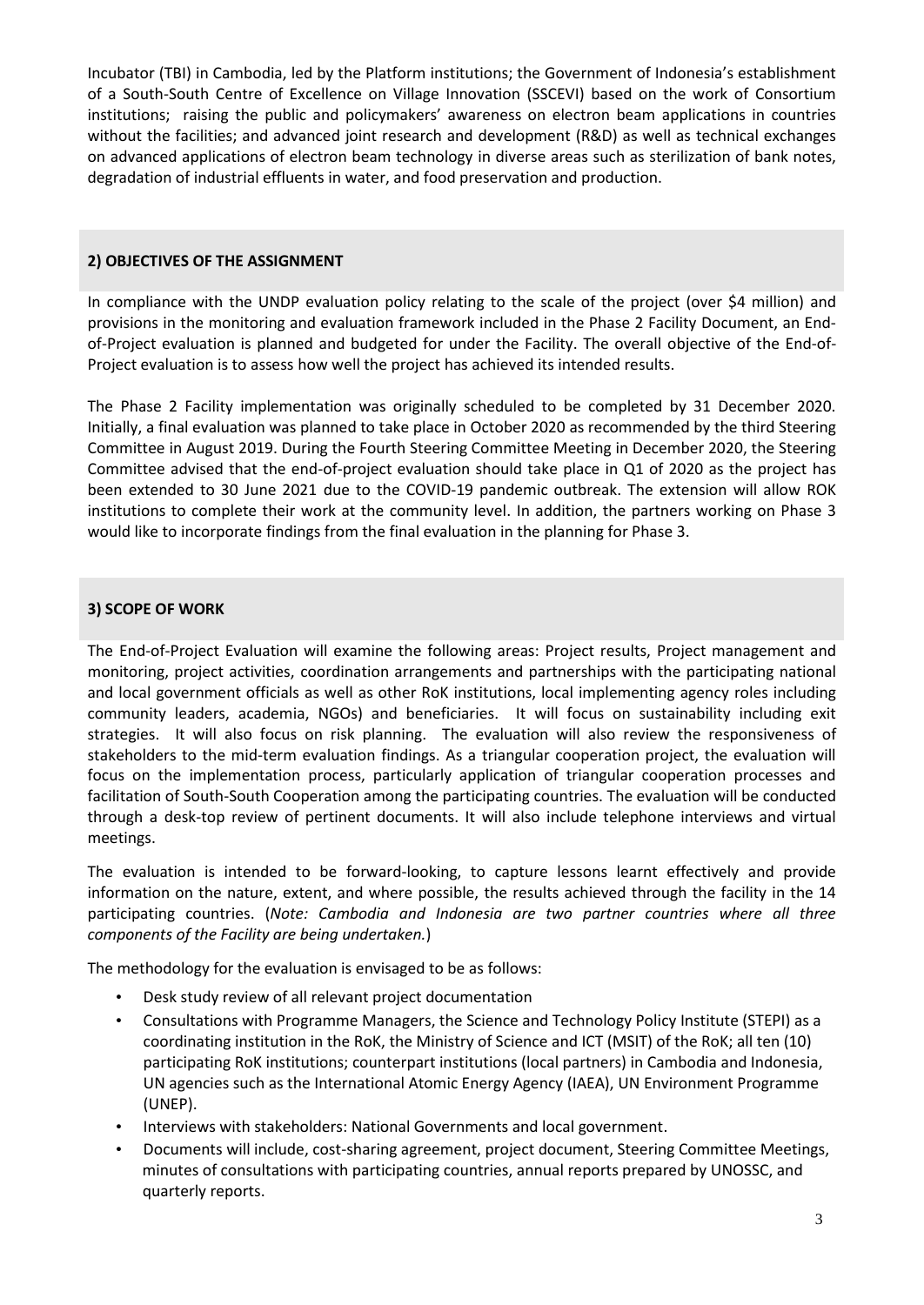The final methodological approach including interview schedule, and data to be used in the evaluation should be clearly outlined in the inception report and be fully discussed and agreed between UNOSSC and the evaluator.

# *Evaluation Questions*

The following questions will guide the End-of-Project evaluation:

- **a. Relevance** (Assess design and focus of the project)
	- 1. To what extent were project outputs clear?
	- 2. To what extent was project designed as a triangular cooperation project?
	- 3. Was the theory of change realistic and achievable?
	- 4. Were the inputs and strategies realistic and adequate to achieve the results?
	- 5. Was the triangular cooperation design appropriate?
	- 6. Were the provisions of triangular cooperation followed, (Horizontality and mutual benefits)
- **b. Effectiveness** (Describe the management processes and their appropriateness in supporting delivery)
	- 1. To what extent did the Project's M&E mechanism contribute to meeting project results?
	- 2. How effective were the strategies and tools used in the implementation of the project?
	- 3. To what extent did the project achieve its overall objectives?
	- 4. To what extent were the envisaged results (outputs) achieved?
	- 5. What factors have contributed to achieving or non-achieving intended objectives and outputs of the project?
	- 6. Was the project relevant to the identified needs?
	- 7. Did the project spur South-South cooperation among participating countries?
	- 8. How effective were the management and accountability structures of the project?
- **c. Efficiency** (of Project Implementation)
	- 1. To what extent was the project management structure as outlined in the project document efficient in generating the expected results? Specifically did the actual or expected results (outputs and outcomes) justify the costs incurred? Were the resources effectively utilized?
	- 2. Did project activities overlap and duplicate other similar interventions (funded nationally and /or by other donors? Are there more efficient ways and means of delivering more and better results with the available inputs? Could a different approach have produced better results?
	- 3. How did the project financial management processes and procedures affect project implementation?

# **d. Sustainability**

- 1. To what extent are the benefits of the projects likely to be sustained after the completion of this project?
- 2. How effective were the exit strategies, and approaches to phase out assistance provided by the project including contributing factors and constraints?
- 3. Describe key factors that will require attention to improve prospects of sustainability of Project outcomes and the potential for replication of the approach?
- 4. How were capacities strengthened at the individual and organizational level?
- 5. Describe the main lessons learnt that have emerged?
- 6. What are the recommendations for a possible phase 3?

# **e. Cross-cutting: Gender equality**

- 1. To what extent have gender equality and the empowerment of women been addressed in the design, implementation and monitoring of the project?
- 2. To what extent has the project promoted positive changes in gender equality and the empowerment of women? Were there any unintended effects?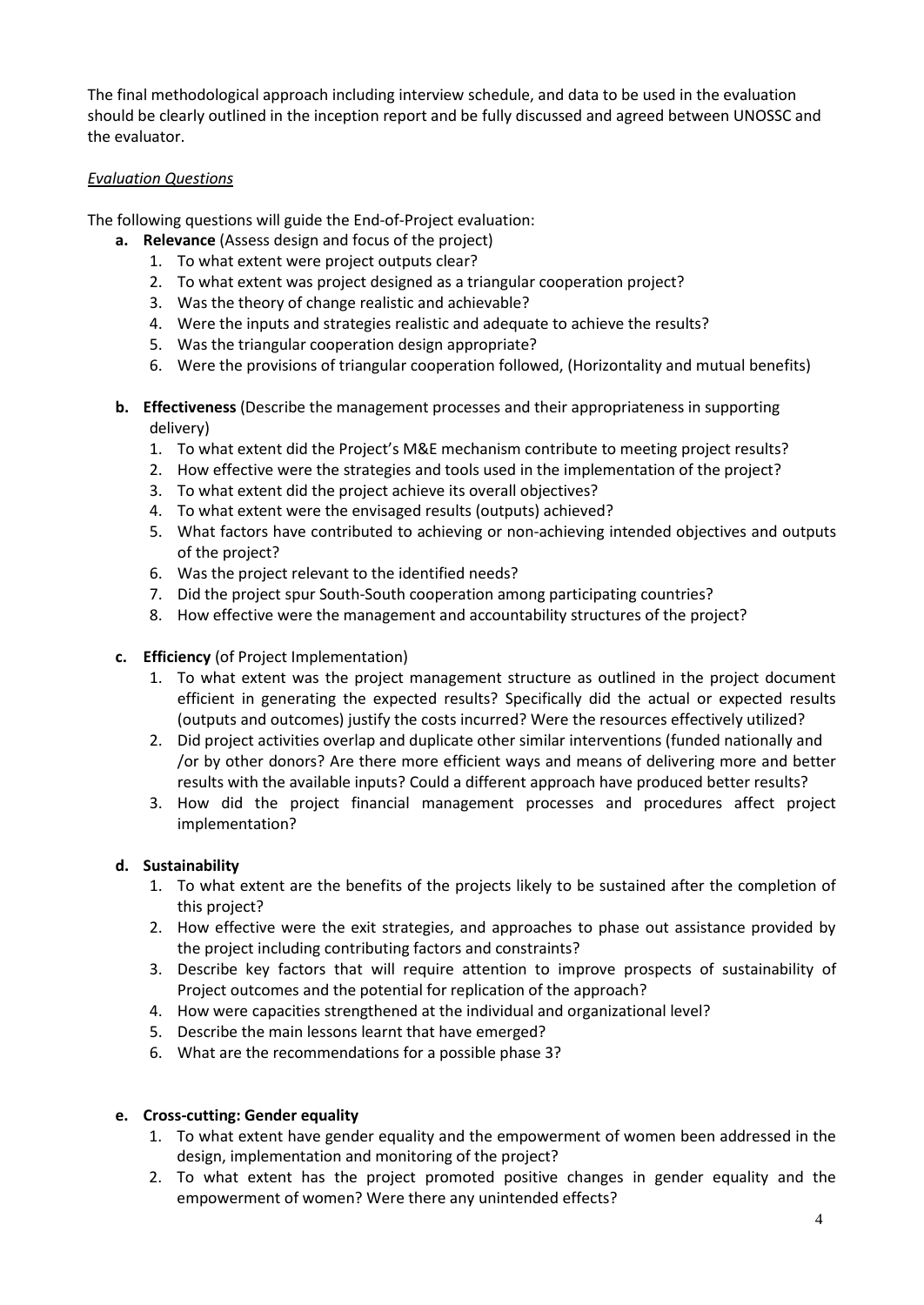# **4) DURATION OF ASSIGNMENT, DUTY STATION AND EXPECTED PLACES OF TRAVEL**

- End-of-Project Evaluation of the RoK-UNOSSC Facility (Phase) 2 is expected to take place in July to September 2021 within a timeframe of 32 working days.
- Due to the COVID-19 travel restrictions, consultant will not be able to travel to project sites.

### **5) Evaluation Outputs**

- The End-of-Project Evaluation Inception Report (see Annex 1) should be prepared by the evaluator before going into the data collection exercise. It should highlight the evaluator's understanding of what is being evaluated and why, showing how each evaluation question will be answered by way of: proposed methods, proposed sources of data and data collection procedures. It should also include a proposed schedule of tasks, activities and deliverables, designating a team member with the lead responsibility for each product if the evaluation team will include more than one person.
- Evaluation debriefings. Immediately following an evaluation to share preliminary findings
- A first draft Evaluation Report will be submitted to the UNOSSC Regional Coordinator per schedule under "submission deadlines" section, will be immediately reviewed by the UNOSSC Regional Office for Asia and Pacific and key stakeholders.
- The Final Evaluation Report incorporating comments from the draft document will then be compiled it will be immediately reviewed and consultant will have a  $1<sup>st</sup>$  opportunity to provide final touches.
- The End-of-Project Evaluation Report (see Annex 2 following UNDP Evaluation Guidelines) will include:
	- *1. Findings and conclusions in relation to issues identified under section 3 of this TOR;*
	- *2. Recommendations for further implementation; and,*
	- *3. Discussion of lessons learnt from the evaluation (as appropriate).*

#### **6) PROVISION OF MONITORING AND PROGRESS CONTROLS**

#### **Evaluation management arrangements**

UNOSSC Regional Coordinator (Asia-Pacific) will serve as an Evaluation Manager for this evaluation. The evaluator will be under supervision of the UNOSSC Regional Coordinator (Asia-Pacific), the UNOSSC Office will coordinate the evaluation and will;

- Provide the evaluator with the Code of Conduct for Evaluation, the UNDP Evaluation Policy and Norms for Evaluation in the UN System. UNDP quality criteria for commissioning evaluations and other useful references and guidelines relating to evaluation in UNDP/UN;
- Example of a triangular cooperation project evaluation,
- Make all documents available to the evaluator and provide necessary support;
- Provide, if asked by the evaluator, a preliminary list and contact information of stakeholders to support the stakeholder mapping exercise. Based on this preliminary information, the evaluation consultant will make independent decisions as to whom to meet; and,
- Arrange interviews and virtual meetings.

#### **Submission deadline**

The inception report will be submitted to the Regional Coordinator within 2 weeks from the date of engagement of consultant. The draft report will be submitted to Regional Coordinator no later than **18 August 2021** based on the feedback from stakeholders, a final report will be submitted to Regional Coordinator by **31 August, 2021**.

The End-of-Project Evaluation Report must be completed and submitted to Regional Coordinator (UNOSSC), both electronically and in hard copies, **by 7 September, 2021**.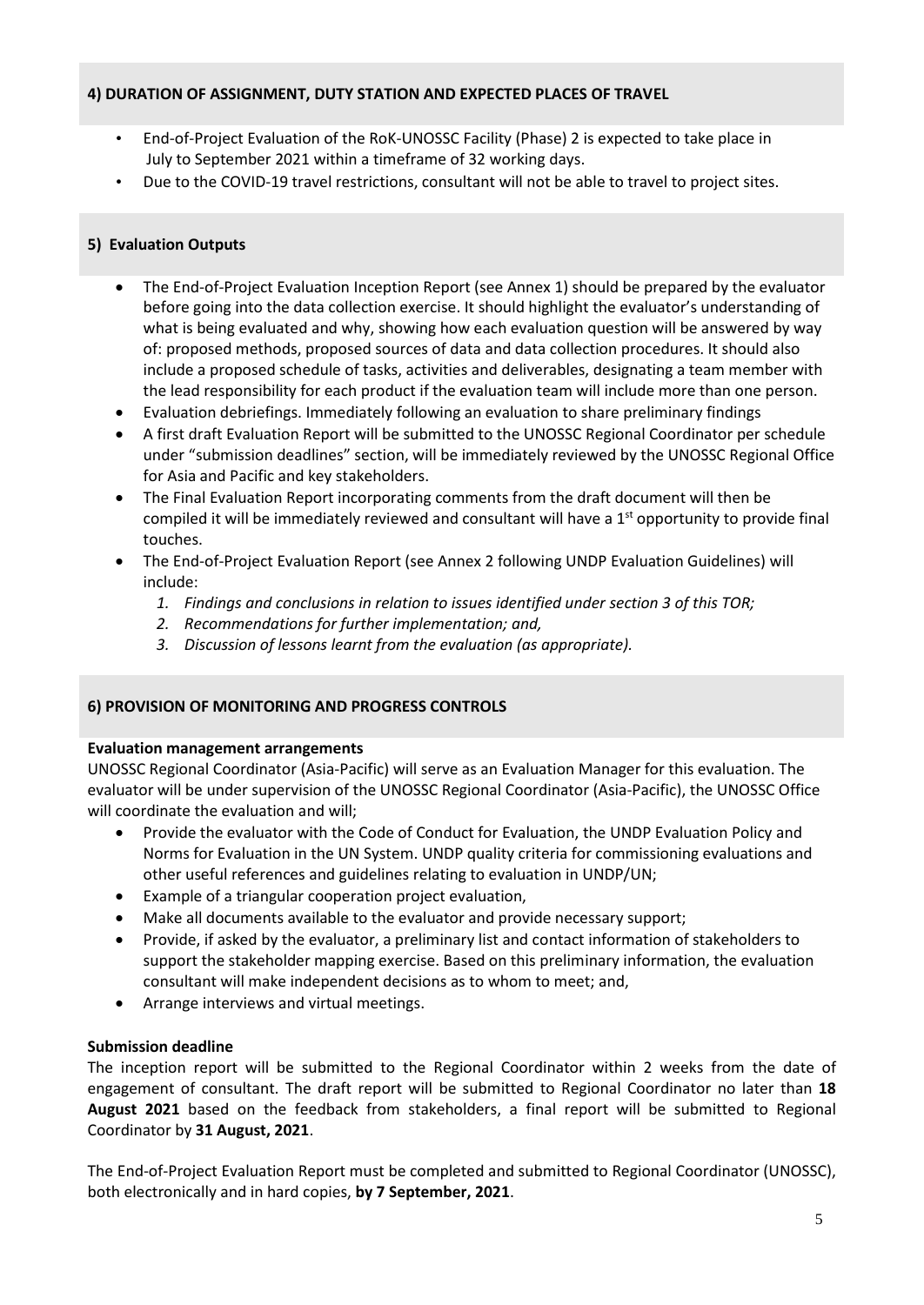- Inception Report 30 July 2021
- Draft Report 18 August 2021
- Final Report (includes final touch-ups by consultant) 31 August 2021
- Final Report to UNOSSC 7 September 2021

# **7) DEGREE OF EXPERTISE AND QUALIFICATIONS**

From the scope of evaluation, it is expected that only one person will undertake evaluation. The TOR will be advertised in line with UNDP procurement procedures.

# **Competencies**

# **Corporate Competencies**:

- Demonstrates integrity by modelling the UN's values and ethical standards;
- Promotes the vision, mission, and strategic goals of UNOSSC;
- Displays cultural, gender, religion, race, nationality and age sensitivity and adaptability;
- Treats all people fairly without favouritism.

# **Technical Competencies**:

- Analytic capacity and demonstrated ability to process, analyse and synthesise complex, technical information;
- Proven experience in the developing country context and working in different cultural settings. **Communication**:

• Communicate effectively in writing to a varied and broad audience in a simple and concise manner.

# **Professionalism**:

- Capable of working in a high-pressure environment with sharp and frequent deadlines, managing many tasks simultaneously;
- Excellent analytical and organizational skills.

# **Teamwork**:

- Projects a positive image and is ready to take on a wide range of tasks;
- Focuses on results for the client;
- Welcomes constructive feedback.

# **Required Skills and Experience**

# **Education**:

• Master's Degree or equivalent in International Relations, Social Sciences, Economics, Journalism or closely-related field.

# **Experience**:

- Minimum 10 years of experience in development issues and projects;
- Minimum 10 years of experience in evaluation research and report and partnership with United Nations system international organization and national governments in developing countries especially in Cambodia and Indonesia oven strong evaluation, research, communications and writing skills;
- Knowledge and experience of South-South cooperation and triangular cooperation issues/practices/projects.
- Ability to summarize complex information;
- Experience in communication and developing communication products is essential;
- Experience working with UN, UNDP, UNOSSC, international organisations will be an added advantage;
- Experience in evaluation research and report and partnership with international organization and national governments.

# **Language Requirements**:

• Fluency in written and spoken English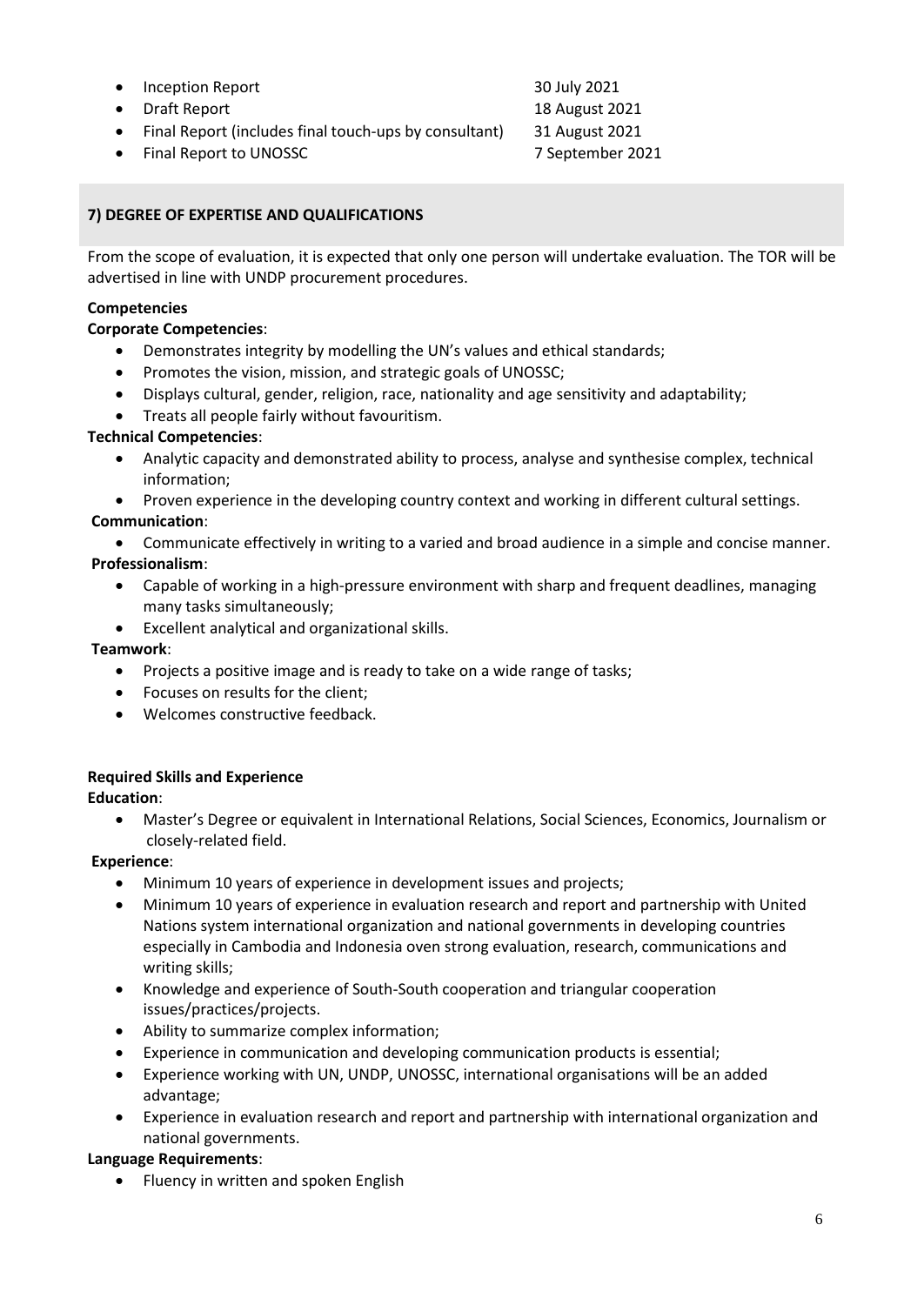### **8) REQUIRED DOCUMENT**

Interested individual consultants must submit the following documents/information to demonstrate their qualifications:

- Proposal: Brief proposal explaining why you are the most suitable for this consultancy including confirmation on availability to take up assignment for the whole period.
- Curium Vitae/P11 form.
- Sample work from previous experience evaluation (s)
- Financial proposal (in USD, specifying the total lump sum amount as well as the requested amount of the fee per day).

# **9) CRITERIA FOR SELECTION OF THE BEST OFFER**

The following criteria will serve as basis for evaluating offers:

- Only those applications which are responsive and compliant will be evaluated.
- The technical criteria (education, experience, language) will be worth a maximum 100 points. Only the top 5 candidates that have achieved a minimum of 70 points (70%) from the review of the education, experience, and language will be invited for an interview.
- Technical Criteria for Evaluation (Maximum 100 points; 70%)
	- a. Criteria 1: Relevance of Education Max 15 points
	- b. Criteria 2: Experience in development issues and projects especially on South-South cooperation and triangular cooperation issues/practices/projects – Max 20 points
	- c. Criteria 3: Experience in evaluation, research, writing, communication, and developing communication products – Max 20 points
	- d. Criteria 4: Experience in evaluation research and report and partnership with United Nations system international organization and national governments in developing countries especially in Cambodia and Indonesia – Max 25 points
	- e. Criteria 5: Fluency in English language with excellent written skills required Max 20 points
- For those passing technical evaluation above, offers will be evaluated per the Combined Scoring method;
	- a. Technical and Interview (70%)
	- b. Financial Evaluation (30%)

# **EVALUATION ETHICS**

This evaluation will be conducted in accordance with the principles outlined in the UNEG 'Ethical Guidelines for Evaluation'. The consultant must safeguard the rights and confidentiality of information providers, interviewees and stakeholders through measures to ensure compliance with legal and other relevant codes governing collection of data and reporting on data. The consultant must also ensure security of collected information before and after the evaluation and protocols to ensure anonymity and confidentiality of sources of information where that is expected. The information knowledge and data gathered in the evaluation process must also be solely used for the evaluation and not for other uses with the express authorization of UNOSSC and partners."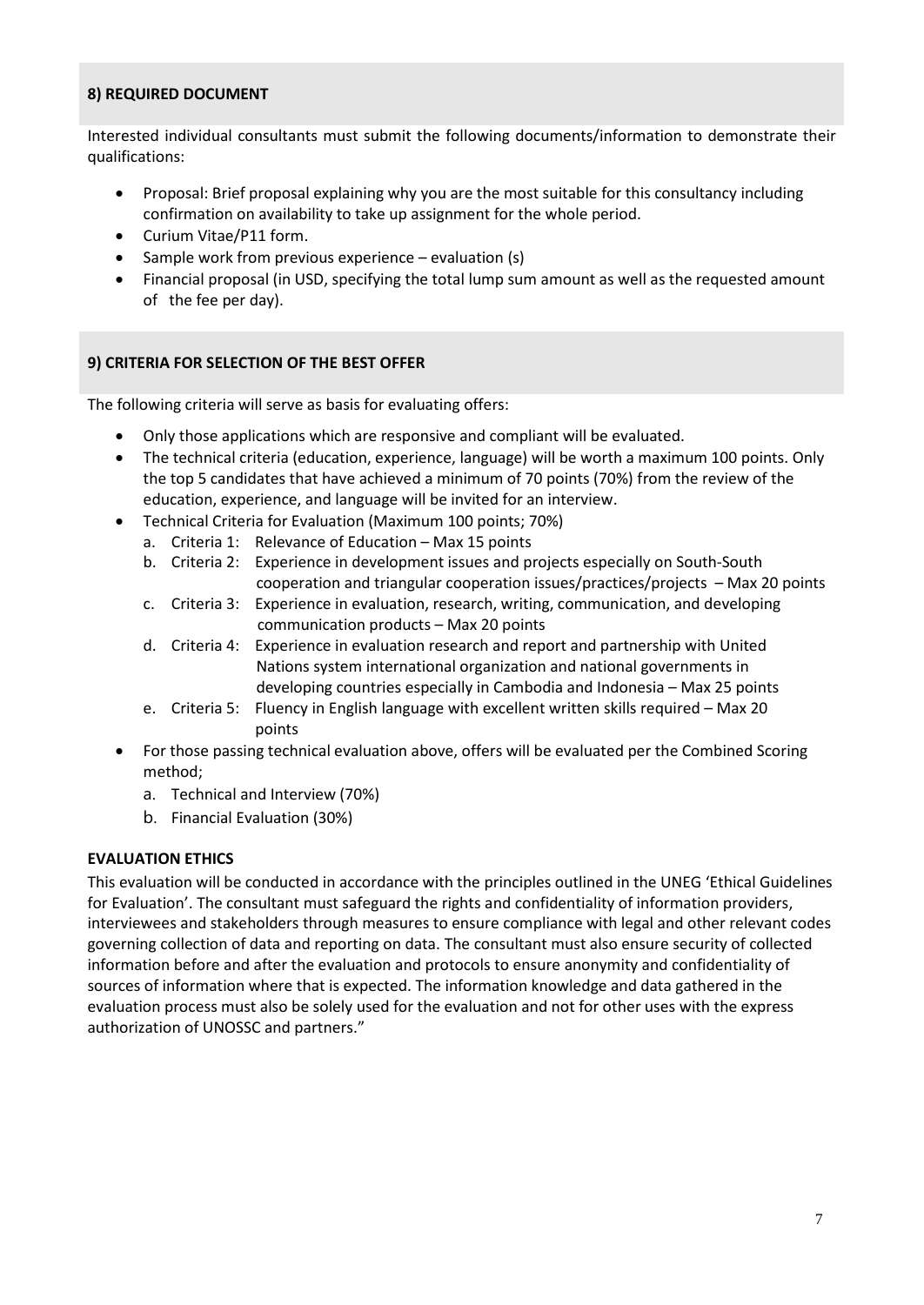# NONE PARTIAL INTERMITTENT FULL TIME

# **IF FULL TIME – PLEASE ADD BELOW FOR JUSTIFICATION**

If the assignment requires full time presence on UNDP premises, a sound justification on why a full-time presence is required.

#### **10) PAYMENT TERMS**

Schedule of Payment:

The total amount quoted shall be all-inclusive and include all costs components required to perform the deliverables identified in the TOR, including professional fee, and any other applicable cost to be incurred by the IC in completing the assignment. The contract price will be fixed output-based price regardless of extension of the herein specified duration. Payments will be done upon completion of the deliverables/outputs and as per below percentages.

Payment will be disbursed upon submission and approval of deliverables by UNOSSC as follows:

- Deliverable 1 Inception report 20% of total contract amount
- Deliverable 2 Draft report 20% of total contract amount
- Deliverable 3 Final Report 30% of total contract amount
- Deliverable 4 Final report to Steering Committee 30% of total contract amount.